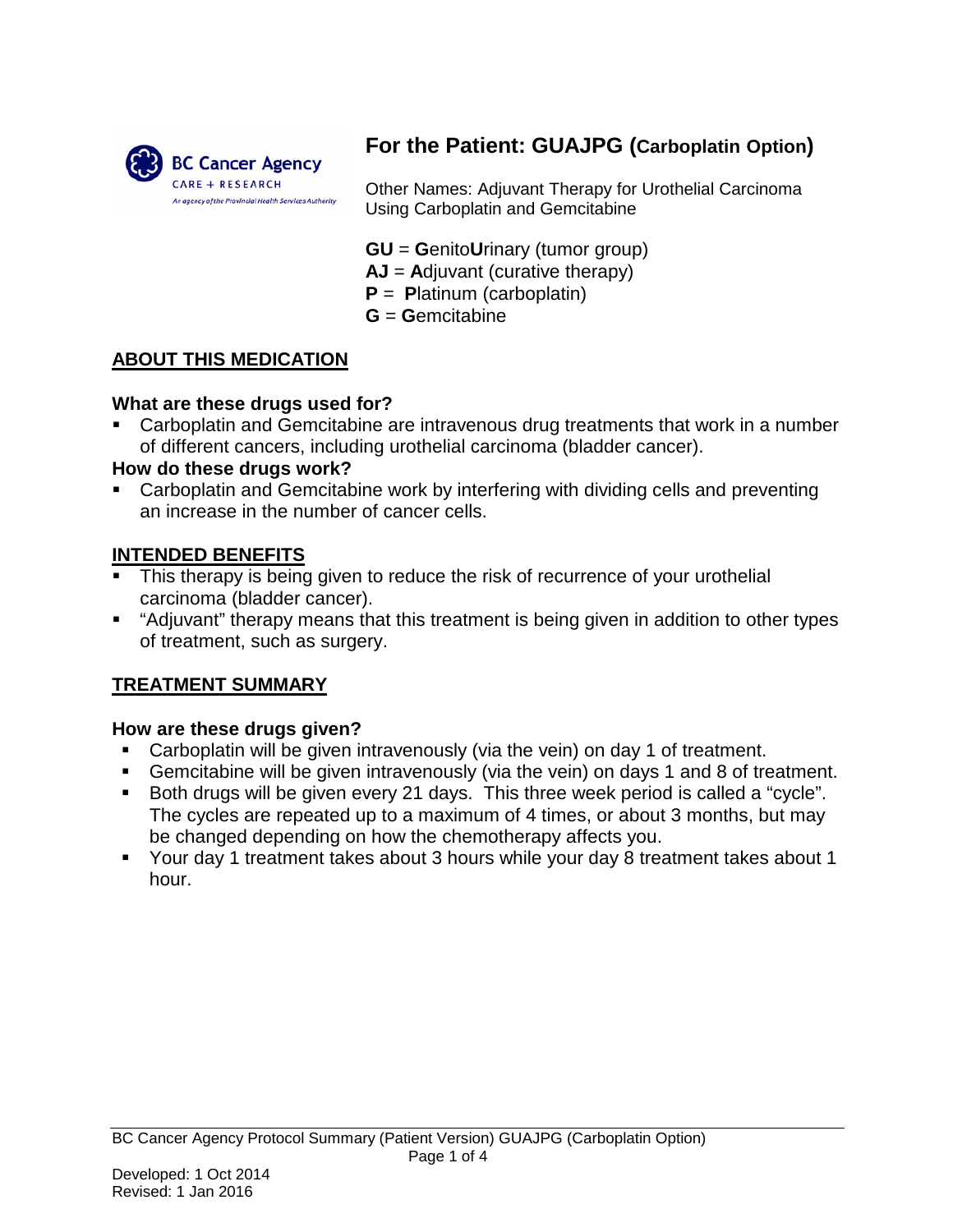## **What will happen when I get my drugs?**

- A blood test is done each cycle, on or about the day before each treatment day. The dose and timing of your treatment may be changed based on your blood counts and/or other side effects.
- You will be given a prescription for anti-nausea drugs to take 30 minutes before the treatment and may be on anti-nausea drugs the following 2 days also, each of the treatment weeks.
- Bring your anti-nausea pills with you to take before each treatment. You will also need to take your anti-nausea drugs at home after therapy. It is easier to prevent nausea than treat it once it has occurred, so follow directions closely.
- It is important that you increase your fluid intake throughout the treatment period. Drink lots of fluids for a few days before, the day of and a couple of days after each chemotherapy day (at least 6-8 cups a day).

# **MEDICATION INTERACTIONS**

• Other drugs such as some antibiotics given by vein (e.g., tobramycin), phenytoin (DILANTIN®) and warfarin (COUMADIN®) may *interact* with GUAJPG. Tell your doctor if you are taking the above or any other drugs, as you may need extra blood tests or your dose may need to be changed. Check with your doctor or pharmacist before you start taking any new drugs.

# **Serious Side Effects of Chemotherapy:**

**Unexpected and unlikely side effects can occur with any drug treatment. The ones listed below are particularly relevant to your treatment plan:** 

# **During treatment:**

- **Infection:** The number of white blood cells that help fight infection may be lowered by the chemotherapy drugs, usually starting after about day 7 of each cycle. Your blood count is expected to return to normal by day 1 of the next cycle, and will be normal after the 4-5 months of chemotherapy drugs. If your white blood cell count becomes very low you could get a serious infection. **If you have a fever over 38**°**C or 100**°**F, call your cancer doctor immediately (24 hours a day) or go immediately to your nearest Hospital Emergency and tell the doctor you are on chemotherapy.**
- **Increased risk of bleeding:** The number of platelets (special blood cells that help your blood to clot normally after injury) may be lowered by the treatment. They are expected to return to normal by day 1 of next cycle. When the platelet count is low you may be more likely to bruise or bleed. Notify your cancer doctor promptly if you develop large or numerous bruises, or unusual bleeding (e.g. nosebleed that won't stop, blood in stool, urine, or sputum). Try to avoid using ASA or ibuprofen, if other pain medications could be used, as they may increase the risk of bleeding or kidney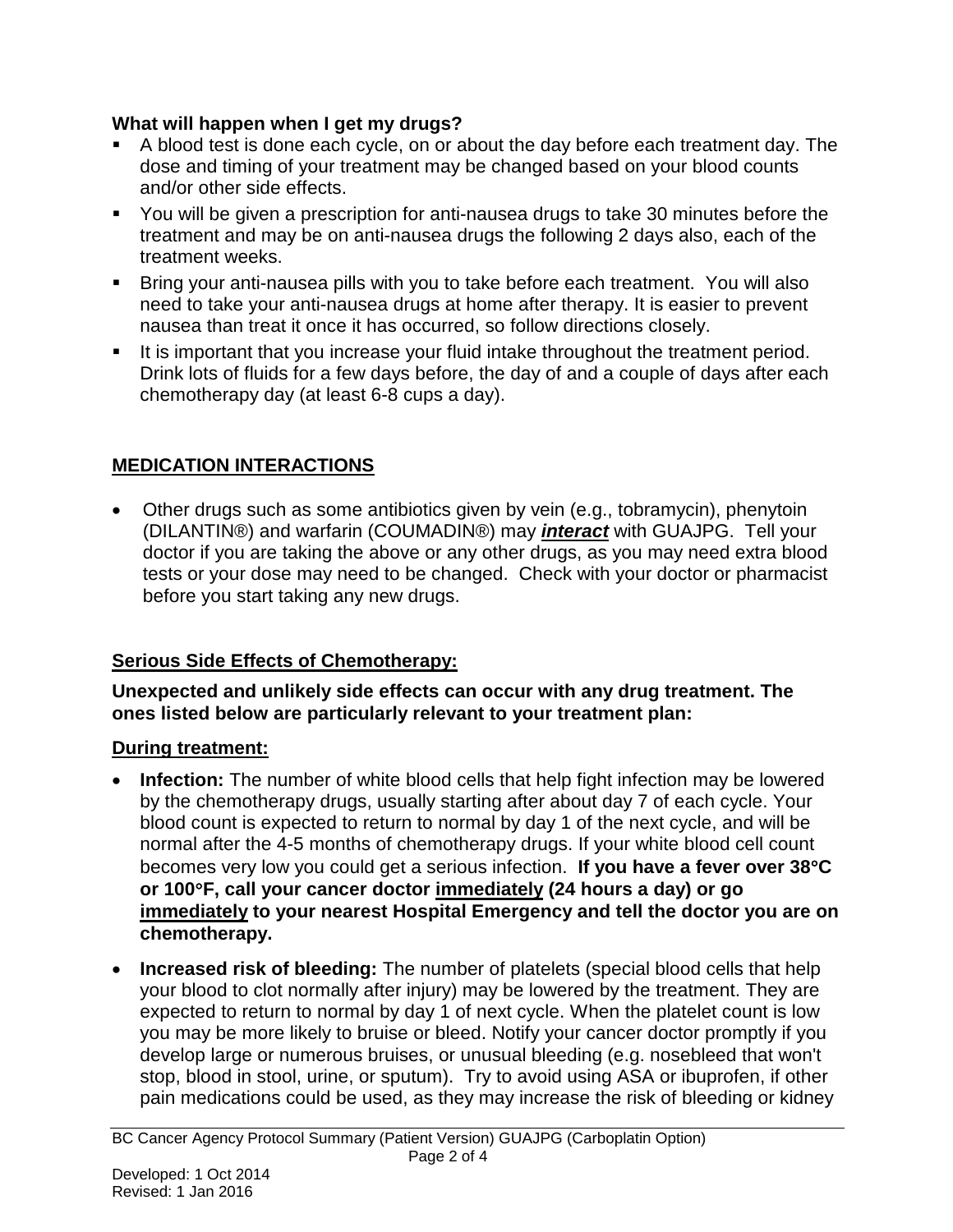problems, but if you need to use one of these medications, let your doctor know. For patients receiving Warfarin, a modification of the dose may be required based on blood test results (increased INR due to possible interaction with chemotherapy).

• **Tissue or vein injury:** Chemotherapy may cause some inflammation and/or scarring in the veins, which may make it difficult to start an IV. Your nurse will help your doctor assess whether a special intravenous device (PICC line or portacath) needs to be considered for your therapy. Pain or tenderness may occur where the needle was placed in your vein. If so, apply cool compresses or soak in cool water for 15-20 minutes several times a day.

# **During or after treatment:**

- **Neuropathy:** Carboplatin can cause you to develop damage to the peripheral nerve endings (the nerves to the hands and feet, and rarely, the face). This can result in feelings of numbness and tingling, or sometimes painful burning sensations. You will need to be careful when handling things that are sharp, hot, or very cold. The majority of the times, these feelings develop after a number of treatments, are not severe, and will resolve fully over a period of months once treatment stops. Infrequently (<5%), these feelings might occur early, might be severe, or might not entirely resolve. There is more chance of problems being severe or lasting if treatment is very prolonged.
- **Hearing Problems:** One of the nerves which can be damaged by Carboplatin is the nerve which allows you to hear. This could result in you experiencing "tinnitus", or ringing in the ears, or loss of hearing. Report to your doctor and/or nurse if you are experiencing these types of difficulties, and make sure they are aware of hearing problems, if these exist prior to any treatment.
- **Kidney Dysfunction:** Call your treatment centre if you having major difficulties with nausea, vomiting, or diarrhea after treatment, as you may need intravenous fluids and medications to help you through. Your doctor will check your blood prior to each treatment cycle, to make sure no significant damage is occurring to your kidneys from this therapy.